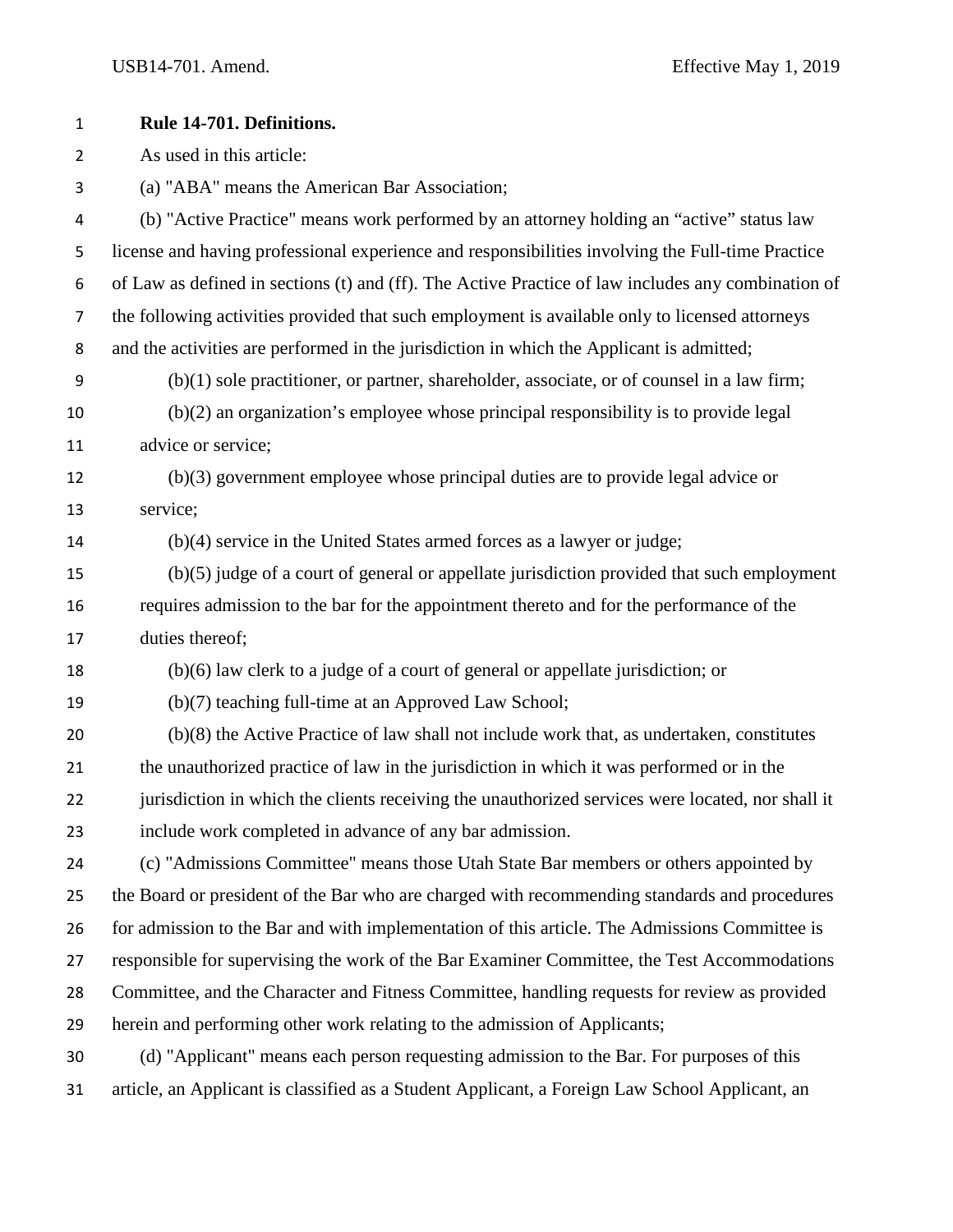Attorney Applicant, a Motion Applicant, a Disbarred Attorney Applicant, a Foreign Legal 33 Consultant Applicant,  $\theta$  a House Counsel Applicant, a Military Lawyer Applicant, or a Military Spouse Attorney Applicant. (e) "Approved Law School" means a law school which is fully or provisionally approved by the ABA pursuant to its Standards and Rules of Procedure for Approval of Law Schools. To qualify as approved, the law school must have been fully or provisionally approved at the time of the Applicant's graduation, or at the time of the Applicant's enrollment, provided that the Applicant graduated within a typical and reasonable period of time; (f) "Attorney Applicant" means any person who satisfies the requirements of Rule 14-704; (g) "Bar" means the Utah State Bar, including its employees, committees and the Board; (h) "Bar Examination" means the Bar Examination as defined in Rules 14-710 and 14-711; (i) "Bar Examiner Committee" means those Bar members or others appointed by the Board or president of the Bar who are charged with grading the Bar Examination; (j) "Board" means the Board of Bar Commissioners; (k) "Character and Fitness Committee" means those Bar members or others appointed by the Board or president of the Bar who are charged with assessing the character and fitness of Applicants and making determinations thereon; (l) "Complete Application" means an application that includes all fees and necessary application forms, along with any required supporting documentation, character references, a criminal background check, a photo, an official certificate of law school graduation and if applicable, a test accommodation request with supporting medical documentation, a certificate of admission and/or good standing, and a certificate of discipline; (m) "Confidential Information" is defined in Rule 14-720(a); (n) "Deputy General Counsel for Admissions" or "Deputy General Counsel" are terms used interchangeably to mean the Bar's attorney in charge of admissions or her or his designee; (o) "Disbarred Attorney Applicant" means a person who has previously been licensed to practice law in Utah and who is no longer licensed to practice law because of disbarment or resignation with discipline pending or their equivalent and who satisfies the requirements of Rule 14-708(g) and 14-717; (p) "Executive Director" means the executive director of the Utah State Bar or her or his designee;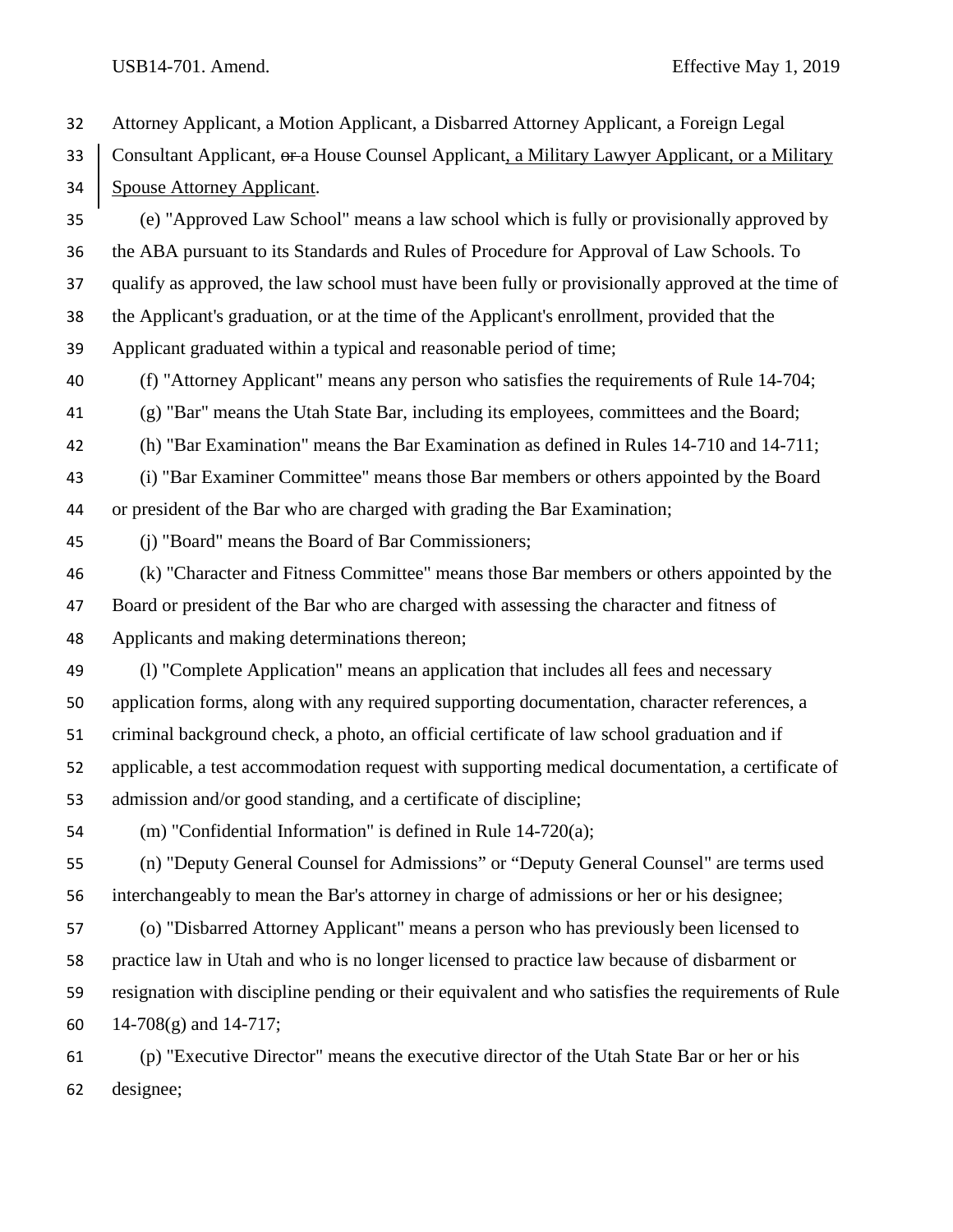| 63 | (q) "First Professional Degree" means a degree that prepares the holder for admission to the            |
|----|---------------------------------------------------------------------------------------------------------|
| 64 | practice of law (e.g. juris doctorate) by emphasizing competency skills along with theory and           |
| 65 | analysis. An advanced, focused, or honorary degree in law is not recognized as a First                  |
| 66 | Professional Degree (e.g. master of laws or doctor of laws);                                            |
| 67 | (r) "Foreign Law School" means any school located outside of the United States and its                  |
| 68 | protectorates, that is accredited by that jurisdiction's legal accreditation body, if one exists, where |
| 69 | principles of English Common Law form the predominant basis for that country's system of                |
| 70 | jurisprudence, and whose graduates are otherwise permitted by that jurisdiction's highest court to      |
| 71 | practice law;                                                                                           |
| 72 | (s) "Foreign Legal Consultant Applicant" means any Applicant who satisfies the                          |
| 73 | requirements of Rule 14-718;                                                                            |
| 74 | (t) "Full-time Practice" means the Active and lawful Practice of Law for no fewer than 80               |
| 75 | hours per month. Time spent on administrative or managerial duties, continuing legal education,         |
| 76 | or client development and marketing does not qualify as part of the required 80 hours of legal          |
| 77 | work;                                                                                                   |
| 78 | (u) "General Counsel" means the General Counsel of the Utah State Bar or her or his                     |
| 79 | designee;                                                                                               |
| 80 | (v) "House Counsel Applicant" means any Applicant who satisfies the requirements of Rule                |
| 81 | $14-719;$                                                                                               |
| 82 | (w) "House Counsel" means a person granted a license under Rule 14-719;                                 |
| 83 | (x) "Inactive" means an attorney's law license is held in "inactive status" or an equivalent            |
| 84 | term;                                                                                                   |
| 85 | (y) "MBE" means the Multistate Bar Examination prepared by the NCBE;                                    |
| 86 | (z) "MEE" means the Multistate Essay Examination prepared by the NCBE;                                  |
| 87 | (aa) "Military Lawyer Applicant" means any Applicant who satisfies the requirements of                  |
| 88 | <u>Rule 14-804;</u>                                                                                     |
| 89 | (bb) "Military Spouse Attorney Applicant" means any Applicant who satisfies the                         |
| 90 | requirements of Rule 14-805;                                                                            |
| 91 | (aacc) "Motion Applicant" means any person who satisfies the requirements of Rule 14-705;               |
| 92 | (bbdd) "MPRE" means the Multistate Professional Responsibility Examination prepared by                  |
| 93 | the NCBE;                                                                                               |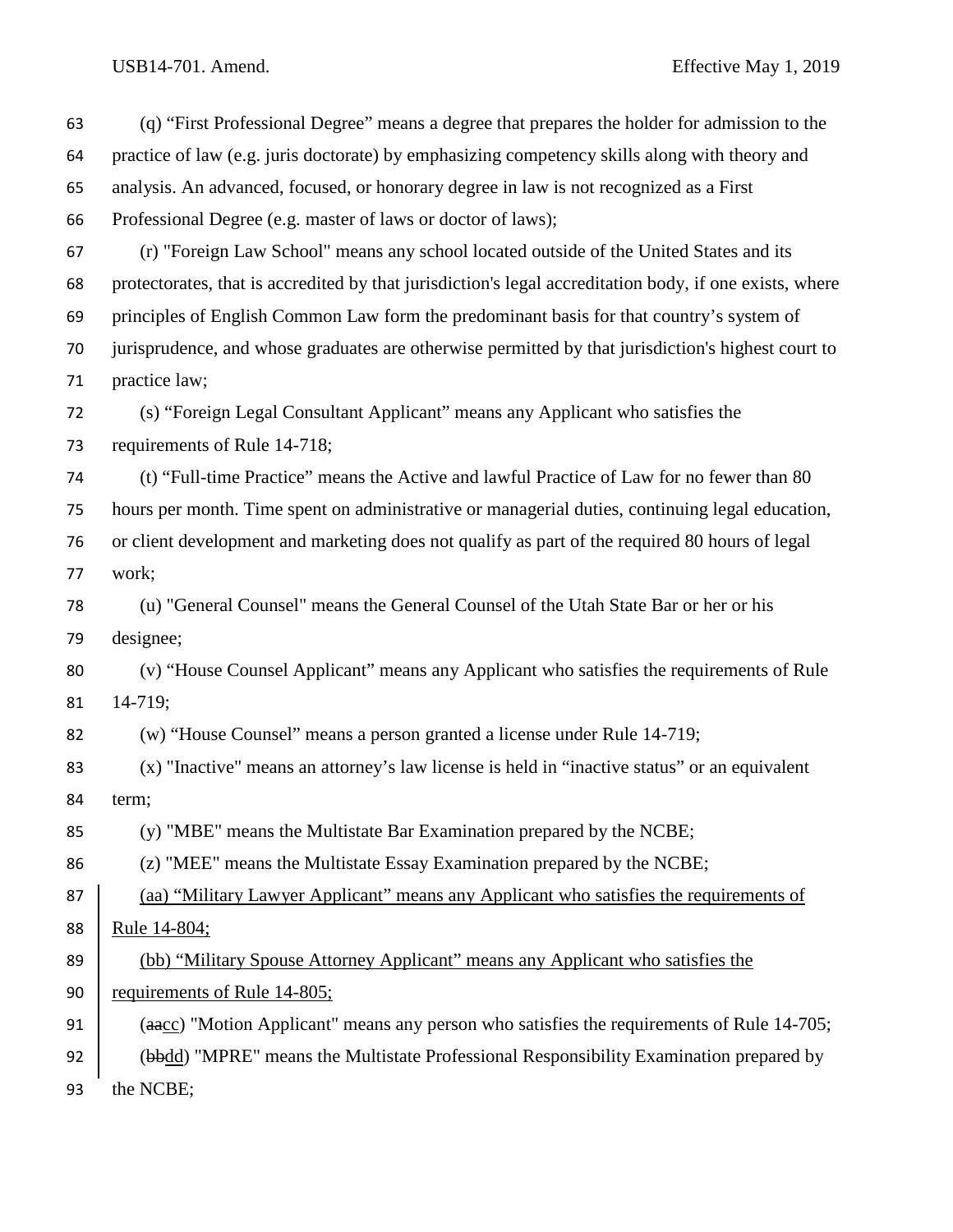94 (eeee) "MPT" means the Multistate Performance Test prepared by the NCBE;

 (ddff) "NCBE" means the National Conference of Bar Examiners, an organization that develops, maintains, and applies reasonable and uniform standards of bar examination education and testing;

98 (eegg) "OPC" means the Bar's Office of Professional Conduct;

(ffhh) "Practice of Law" means employment available only to licensed attorneys where the

primary duty of the position is to represent the interests of another person by informing,

counseling, advising, assisting, advocating for or drafting documents for that person through

application of the law and associated legal principles to that person's facts and circumstances.

'Person' includes the plural as well as the singular and legal entities as well as natural persons.

The Practice of Law constitutes more than merely working with legally-related matters;

105  $\frac{1}{\text{ggi}}$  "Privileged Information" in this article includes: information subject to the attorney-client privilege, attorney work product, test materials and applications of examinees;

correspondence and written decisions of the Board, Admissions Committee, Bar Examiner

Committee, Character and Fitness Committee, and Test Accommodations Committee; and the

identity of individuals participating in the drafting, reviewing, grading and scoring of the Bar

Examination;

111 (hhij) "Reapplication for Admission" means that for two years after the filing of an original application, an Applicant may reapply by completing a Reapplication for Admission form updating any information that has changed since the prior application was filed and submitting a new criminal background check;

115 (iikk) "Resigned Applicant" means a person who has previously been licensed to practice law in Utah who is no longer licensed to practice law because of resignation without discipline pending or resignation under Rule 14-508(d) and who satisfies the requirements of Rule 14- 717(a);

119 (iii) "Student Applicant" means any person who satisfies the requirements of Rule 14-120  $703(a)$ ;

121 (kkmm) "Supreme Court" means the Utah Supreme Court;

122 (Hnn) "Test Accommodations Committee" means those Bar members or others appointed by the Board or president of the Bar who are charged with the review of requests from Applicants